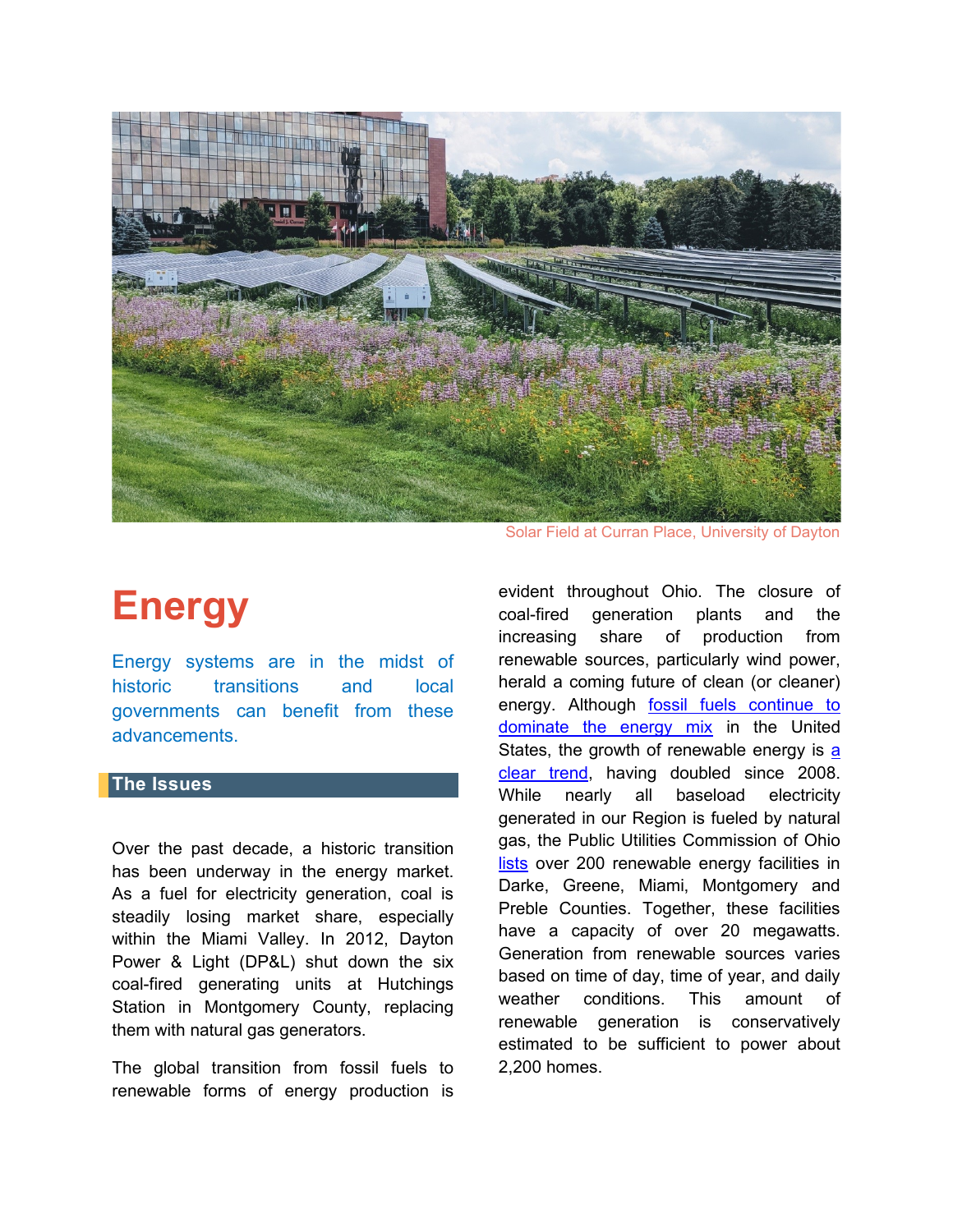Renewable energy sources are more sustainable and offer some definite advantages over carbon-based sources. The main drawback to carbon-based fossil fuels, like coal, is the pollutants generated from their use, including particulate matter ( $PM_{10}$ ) and  $PM_{2.5}$ , oxides of nitrogen  $(NO_x)$ , sulfur dioxide, volatile organic compounds (VOCs), and greenhouse gases (GHGs). These pollutants pose real threats to human health, the natural environment, agriculture, and climate stability. The environmental costs of fossil fuel [production](https://www.americangeosciences.org/geoscience-currents/methane-emissions-oil-and-gas-industry) and its [waste by](https://content.sierraclub.org/coal/disposal-ash-waste)[products](https://content.sierraclub.org/coal/disposal-ash-waste) are concerns as well. The market is moving away from the "dirtiest," or highest polluting, of fossil fuels  $-$  [coal](https://www.renewableenergyworld.com/ugc/articles/2019/07/08/the-rise-of-clean-energy-and-the-slow-steady-death-of-coal.html#gref)  $-$  simply because it is better business to use cleaner fuels.

By demonstrating, educating, and facilitating energy efficiency, along with supporting local renewable energy development, communities can help their residents save energy, the environment, and money. Renewable energy, such as rooftop solar energy systems, can reduce our dependence on fossil fuels, while also reducing our need for out-of-region power generation. Locally produced energy can be cleaner, more reliable, and more resilient. Together, such efforts can build your community's sustainability "brand" that can attract new business and residents.

#### **What Communities can do**

There are many ways for local governments to participate in and encourage the transition to cleaner energy — either by providing incentives or removing unnecessary barriers. Educating your residents about energy efficiency, the many ways to buy clean

# **Energy**

#### **Local contacts**

- Municipal and school energy procurement and efficiency programs - Ken Swink, SW [Ohio EPC,](http://www.epcschools.org/) 937.890.3725, [Ken.Swink@epcschools.org](mailto:Ken.Swink@epcschools.org)
- Comprehensive energy audits DP&L has a searchable list of auditors on their [Channel Partners](https://www.dpandl.com/Save-Energy-and-Money/For-Your-Business/Channel-Partners/) page.
- Energy finance Jerry Brunswick, [Dayton-](http://www.daytonport.com/index.html)[Montgomery County Port Authority](http://www.daytonport.com/index.html) (PACE), 937.226.0457x120, [jerry@daytonport.com](mailto:jerry@daytonport.com)
- LED street lighting Robyn Livesay, [Miami Valley Lighting,](https://lightingsimplified.com/) 937.259.7192
- Municipal climate action plans: • Mark Charles, Sustainability Manager,
- City of Dayton, 937.333.3600 • Oliver Kroner, Sustainability Coordinator, City of Cincinnati, 513.352.6992, [oliver.kroner@cincinnati-oh.gov](mailto:oliver.kroner@cincinnati-oh.gov)
- [Solar permitting](https://www.dpandl.com/My-Account/Service-Options/Renewable-Energy/Renewable-Energy-Connection-Process/) Robert Beeler, Dayton Power & Light, 937.331.4094, [Robert.Beeler@aes.com](mailto:Robert.Beeler@aes.com)
- Home Weatherization Craig Idle, MV Community Action Partnership, [craig.idle@mvcap.com,](mailto:craig.idle@mvcap.com) 937.341.5000
- Local energy policy Trish Demeter, The Ohio Environmental Council, [tdemeter@theoec.org,](mailto:tdemeter@theoec.org) 614.487.7506
- Ohio Energy Efficiency Program Manny Anunike, [manny.anunike@development.ohio.gov,](mailto:manny.anunike@development.ohio.gov) 614.466.4092

#### **Resources**

- American Council for an Energy-Efficient Economy - [Local Energy Efficiency Policy](https://aceee.org/portal/local-policy)
- [Database for State Incentives for](https://www.dsireusa.org/)  [Renewables and Efficiency](https://www.dsireusa.org/) (DSIRE)
- [DP&L Energy Efficiency Programs](https://www.dpandl.com/Save-Energy-and-Money/)
- [EPA Local Government Climate and](https://19january2017snapshot.epa.gov/statelocalclimate/local-government-climate-and-energy-strategy-series_.html)  [Energy Strategy Series](https://19january2017snapshot.epa.gov/statelocalclimate/local-government-climate-and-energy-strategy-series_.html)
- [Green Energy Ohio](https://www.greenenergyoh.org/)
- [Grow Solar Resources and Training](https://www.growsolar.org/permitting/)
- [Community energy aggregation](https://www.puco.ohio.gov/be-informed/consumer-topics/governmental-energy-aggregation-local-community-buying-power/)
- [Miami Valley Data Commons](https://www.mvrpc.org/data-mapping/miami-valley-data-commons)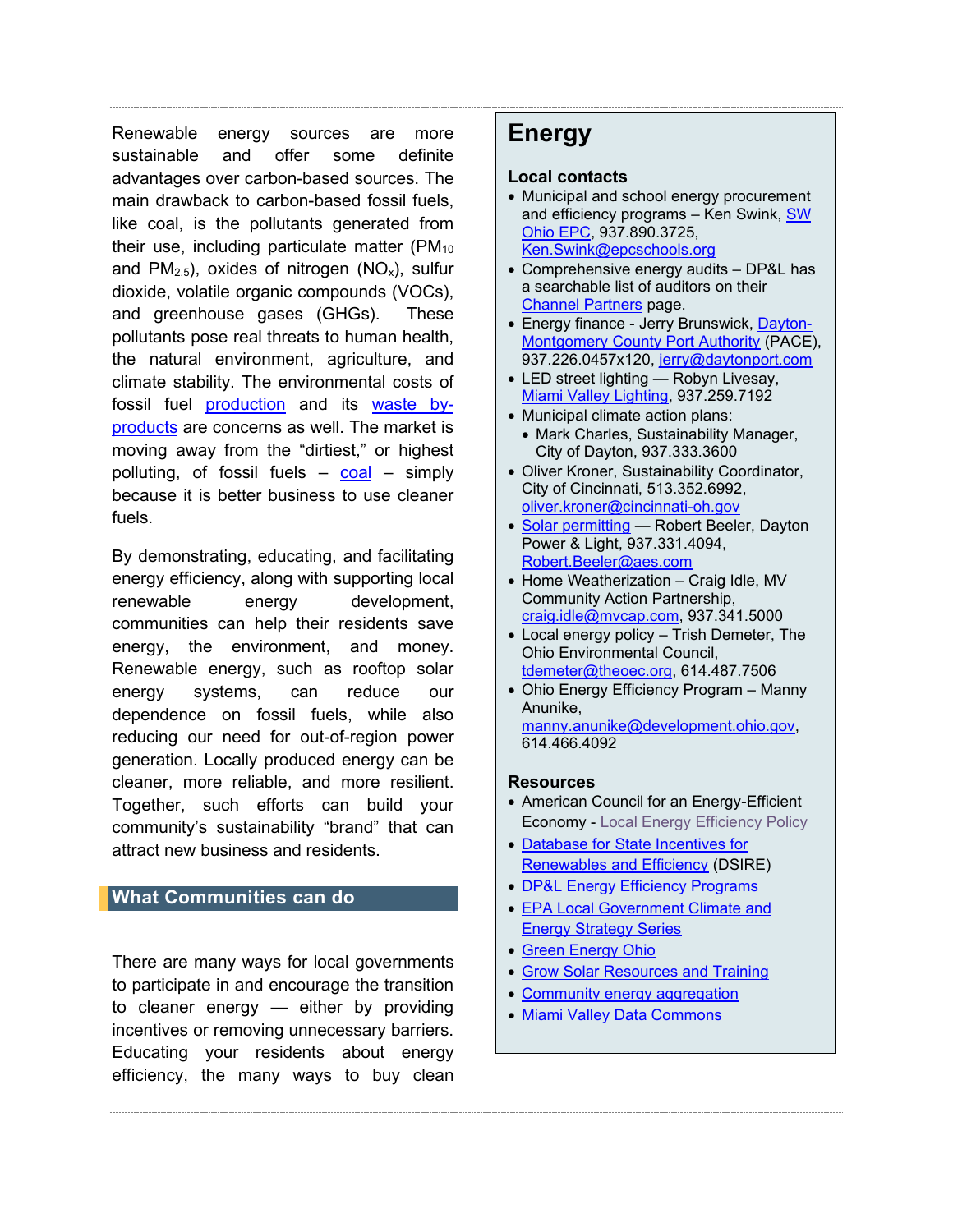energy, and financing options is a great way to get started.

## **Community Education & Outreach**

- Develop and communicate a climate action plan that reveals the major sources of carbon pollution in your community and the energy-saving ways to reduce emissions. The [Green Cincinnati Plan](https://www.cincinnati-oh.gov/oes/citywide-efforts/climate-protection-green-cincinnati-plan/) and Cleveland's [Climate Action Plan](https://www.sustainablecleveland.org/climate_action) are good models.
- Offer residents the option of purchasing clean power through [community](https://worthington.org/DocumentCenter/View/5512/letter-to-eligable-residents?bidId=)  [aggregation.](https://worthington.org/DocumentCenter/View/5512/letter-to-eligable-residents?bidId=) In Ohio, villages, cities, townships and counties may be [aggregators.](https://www.puco.ohio.gov/puco/index.cfm/utility-maps/electric-maps/electric-government-aggregator-interactive-map/) **BYG**
- Encourage residents and businesses to take advantage of low-cost energy audit services provided through [Vectren,](https://www.vectren.com/savings/oh-home) [DP&L](https://www.dpandl.com/Save-Energy-and-Money/For-Your-Home/) and the [Dayton Regional Green](http://www.drg3.org/green-business-certification-pages/SubEnergyAudits.cfm) program.
- Connect eligible residents with Miami Valley Community Action Partnership's [Home Weatherization Assistance Program,](https://miamivalleycap.org/weatherization/) which helps renters and low-income home owners improve their home's energy efficiency and in turn reduce their utility bills.
- Help educate residents about energy and water conservation, including opportunities to achieve deep energy reductions in existing housing. NOPEC has a great [online tool for residents to use.](https://www.nopec.org/residents/energy-tips/)
- Provide services to make it easy for residents to install solar power. Solarize [Cincinnati](https://greatercea.org/) program is an example.
- Inform households and businesses of financing opportunities for energy improvements, including [loans, rebates](http://www.tos.ohio.gov/ECOLINK) and tax [abatements](https://programs.dsireusa.org/system/program/detail/2809) and credits, [net](https://theoec.org/net-metering/)  [metering,](https://theoec.org/net-metering/) energy conservation subsidy exclusions, [clean energy financing,](http://www.daytonport.com/index.html) and [PACE](https://ohioeda.com/wp-content/uploads/2017/10/Weds-130-Pace-Financing-1.pdf) and [RPACE.](https://www.bricker.com/insights-resources/publications/ohio-will-become-fourth-state-to-offer-residential-pace-for-energy-improvements)
- Conduct feasibility studies to inform residents about the cost-effectiveness of energy alternatives.
- Provide information about green leasing [practices](https://www.go-gba.org/resources/green-building-methods/green-leasing/) so the interests of building owners and tenants are aligned to save energy.
- Help educate the public about local clean energy installations via municipal publications and support of the annual Green Energy Ohio [tour](https://www.greenenergyoh.org/2018-green-energy-ohio-tour/) and the [National](https://www.nationalsolartour.org/)  **[Solar Tour.](https://www.nationalsolartour.org/)**
- Encourage your residents to use the Public Utility Commission's [Apples-to-Apples](http://energychoice.ohio.gov/ApplesToApples.aspx) tool to compare utility providers and switch to renewable electricity and natural gas providers.

# Internal operations

- Adopt goals and a strategic energy plan for renewable energy usage, energy use reductions, and/or carbon emissions reductions (e.g., derive a percentage of the city's electricity from solar or wind sources). [Communities across the state](https://theoec.org/blog/climate-action/)  [are taking action.](https://theoec.org/blog/climate-action/) The U.S. Department of Energy has a [step-by-step guide](https://www.energy.gov/eere/slsc/guide-community-energy-strategic-planning) for community energy planning. **BYG**
- Measure, monitor, and publicly report your municipal greenhouse gas emissions. One approach is submitting all of your buildings at the *Bring Your Green* tracking platform. **BYG**
- Require the purchase of EnergyStar equipment for all municipal procurements.
- Conduct an energy audit of all city-owned buildings and then implement costeffective improvements in building energy performance. The City of Beavercreek conducted an audit encompassing seven public facilities in 2012.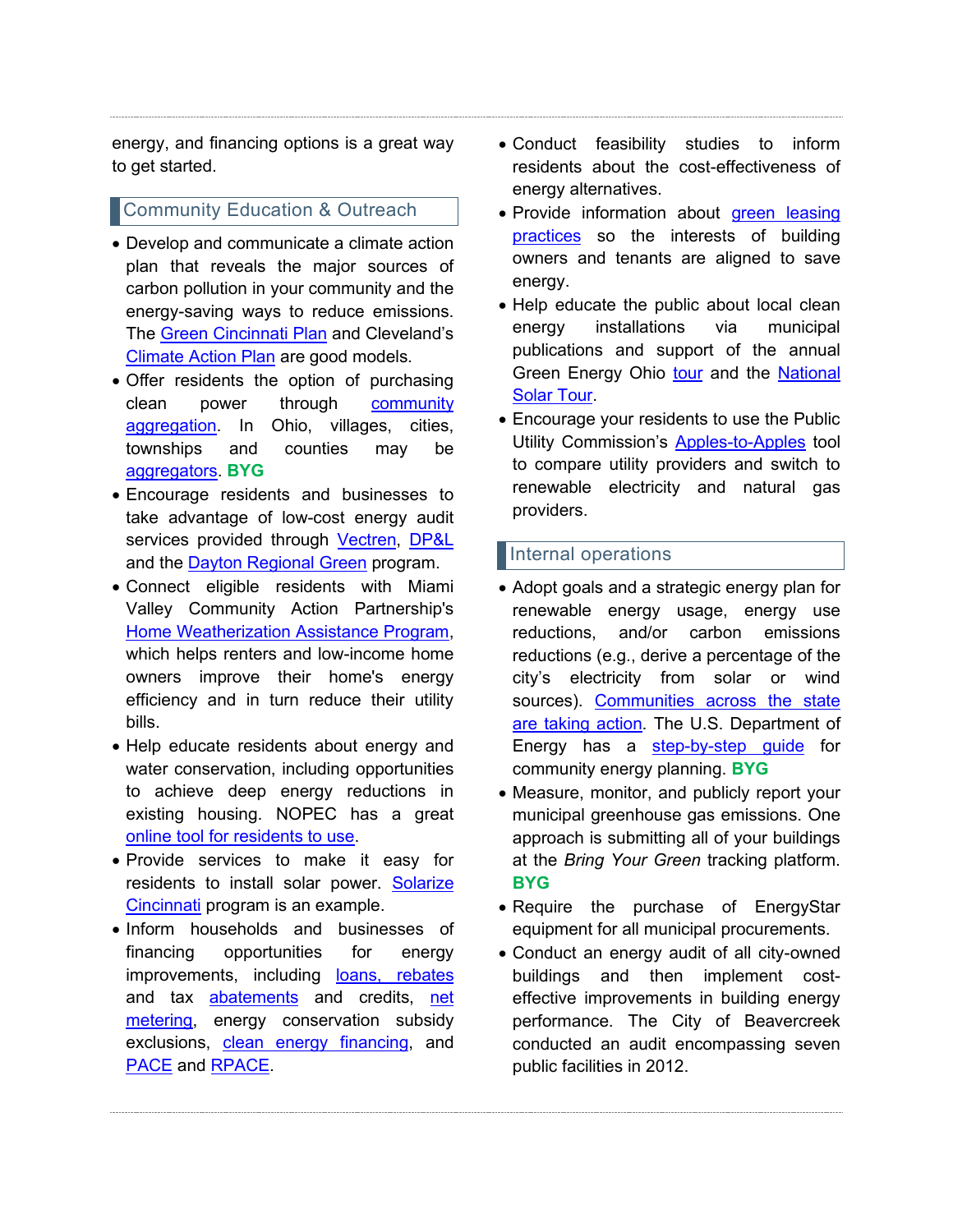- Establish an energy manager position or dedicate a staff member to manage [municipal energy usage.](https://www.dvrpc.org/Reports/15020.pdf) **BYG**
- Conduct a citywide survey of solar suitability for public buildings and vacant sites. [Kansas City,](https://ilsr.org/solar-potential-on-public-buildings-in-kansas-city/) MO, and [Minneapolis,](http://www.minneapolismn.gov/sustainability/buildings-energy/solar) MN did this. **BYG**
- Establish a Reinvestment Fund (using previous utility cost savings) to create a [revolving mechanism for funding energy](https://www.c40.org/case_studies/an-energy-efficiency-fund-costing-500000-over-five-years-that-is-reducing-co2-emissions-by-980-tonnes-annually)  [improvements.](https://www.c40.org/case_studies/an-energy-efficiency-fund-costing-500000-over-five-years-that-is-reducing-co2-emissions-by-980-tonnes-annually) **BYG**
- Educate building and electrical inspectors about permit and installation procedures for renewable energy systems. A good [guide is here.](http://www.solarabcs.org/about/publications/reports/expedited-permit/pdfs/expermitprocess.pdf)
- [Install](https://www.daytondailynews.com/news/local-govt--politics/dayton-upgrading-streetlights-through-assessment-program/iUpPdwCiaon1N52bnvfcrK/) energy-efficient and cost-effective LED street lighting. This can be part of a "[Smart City](https://www.routefifty.com/smart-cities/2019/07/new-york-street-lights-do-more-illuminate-city/158429/)" initiative which may link to different funding streams.
- Vehicle fleet efficiency See Transportation chapter.
- Tree planting See Trees, Native Species & Land Management chapter.

## **Ordinances and policies**

- Update the zoning regulations and streamline the permitting process for smallscale solar and wind systems. The [Solar](http://www.solarabcs.org/)  [America Board for Codes and Standards](http://www.solarabcs.org/) recommends an expedited permitting process. Vermont has a [10-day expedited](https://www.cesa.org/assets/2016-Files/VT-Solar-Guide.pdf)  [permitting](https://www.cesa.org/assets/2016-Files/VT-Solar-Guide.pdf) process. The American Planning Association has [examples](https://www.planning.org/pas/infopackets/eip30.htm) from multiple communities in Ohio and across the country. The solar ordinance from [Orange](http://www.gcbl.org/files/resources/orangesolarpanelordinance.pdf)  [Village is here,](http://www.gcbl.org/files/resources/orangesolarpanelordinance.pdf) and a summary of planning and zoning issues for wind turbine permitting is [here.](https://www.planning.org/publications/document/9027706/) **BYG**
- Consider [benchmarking and disclosure](https://www.energy.gov/eere/slsc/state-and-local-energy-benchmarking-and-disclosure-policy)  [ordinances](https://www.energy.gov/eere/slsc/state-and-local-energy-benchmarking-and-disclosure-policy) for large commercial buildings.
- Green building incentives See Green Building chapter.

# **Public Buildings Energy Case Studies**

#### **Kettering Middle School**

Installation of 150kW solar photovoltaic rooftop system at existing Kettering Middle School



**Cincinnati District 3 Police HQ** 40,000 square foot new Net Zero Designed building, includes 330 KW solar system to produce 100% of the building's consumption.



Photos Courtesy of Energy Optimizers, LLC

• Zoning for mixed-use and transit-oriented districts — See Land Use & Development chapter.

## Broader collaboration

• Work with financial institutions and other partners, such as Dayton Regional Green and Dayton Montgomery County Port Authority, to provide energy efficiency and renewable energy financing options, such as [Property-Assessed Clean Energy](http://www.drg3.org/Sustainability_Luncheons/Feb%202015%20Luncheon/PACE%20Financing.pdf) (PACE). **BYG**